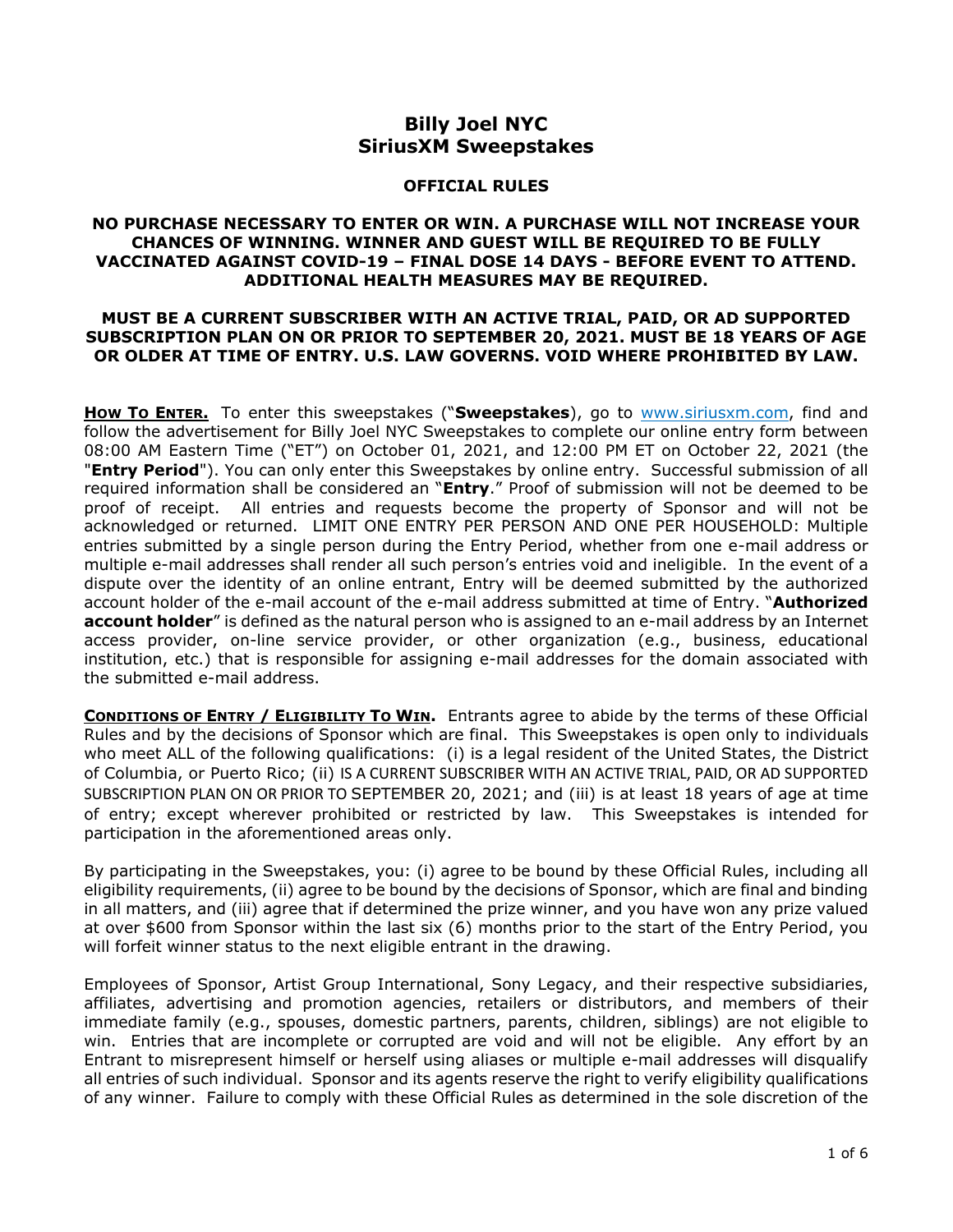Sponsor may result in disqualification from the Sweepstakes. This Sweepstakes is subject to all applicable federal, state, and local laws and regulations.

**SPECIAL PUBLICITY NOTICE.** By entering this Sweepstakes, you grant to Sponsor and its promotional agents your express permission (except where prohibited by law) to use your original submission on the radio for entertainment purposes (without identifying you by full name), without further compensation. Also, by entering this Sweepstakes, if you are selected as a potential winner, you grant to Sponsor and their respective promotional agents your express permission (except where prohibited by law) to use your name, identity, description of prize won, hometown and likeness, if applicable, for promotional purposes, in any media now known or hereafter developed, including on the radio, and including for "live notification" of potential winner status purposes, without further compensation. Even though you consent to all the above, Sponsor has no obligation to do any of it. See more details at "WINNER / SELECTION / AGREEMENTS" below.

**PRIZE**. One (1) Grand Prize will be awarded to one winner using the selection process described below and satisfaction of eligibility requirements set forth above, consisting of:

- One (1) round-trip coach air transportation for two (2) to New York, NY (the **"Destination"**), from a major commercial airport in the continental United States nearest to winner's primary residence as determined by Sponsor; provided that Sponsor reserves the right to substitute ground transportation for air transportation if winner resides within 150 miles of the Destination;
- One (1) hotel accommodation for two (2) nights (one double occupancy room and room tax only) in or near New York, NY, checking in Thursday, November 04, 2021 and checking out Saturday, November 06, 2021;
- One (1) Billy Joel signed MSG concert banner from the rafters;
- One (1) "Billy Joel, Volume 1" Vinyl Box Set;
- Two (2) Tickets to Billy Joel In Concert scheduled for Friday, November 05, 2021 at Madison Square Garden in New York, NY (the "**Event**").

Aggregate Approximate Retail Value of all prizes is \$2,600.

All expenses not specifically mentioned herein, including without limitation, ground transportation, transfers, hotel amenities, fees and gratuities, meals, airline change fees, airline premium seat fees, airline baggage fees (both checked and carry on), personal expenses such as meals, photos, souvenirs, and passport fees, are the responsibility of the winner and guest. Travel and hotel accommodations are subject to availability. Certain blackout dates and material restrictions may apply. Date and location of any Event is subject to change and not the responsibility of Sponsor. If the Event is cancelled for any reason, Sponsor's only obligation is to award, or not award, the other elements of the prize, in its sole discretion. Billy Joel tickets are subject to certain terms and conditions as specified by the ticket issuer. Winner agrees that the tickets are awarded pursuant to a revocable, nontransferable license that is personal to the winner and may not be sold, resold, auctioned, bartered, assigned, exchanged, placed in commerce, transferred, given away, donated, or otherwise conveyed. Winner and guest must comply with all venue and event rules and regulations, including execution of all required releases (if applicable). Failure to do so may result in forfeiture of such portion(s) of prize. If the winner is unable to travel on the dates required, the selected winner will forfeit the prize and another winner will be selected from among eligible entries received. Winner and guest must travel on same itinerary. No prize substitution, cash substitution, assignment, or transfer of prizes is permitted, except by Sponsor who may substitute a prize of equal or greater value if any portion of the advertised prize becomes unavailable. In no event shall more than the number of stated prizes be awarded. All prizes are intended to be awarded. Any unused elements of the Grand Prize will be forfeited, will not be redeemable for cash, and may not reduce the prize value awarded for tax purposes. All federal, state, local, and other taxes, costs, and expenses relating to the use, acceptance, or possession of the prize are the sole responsibility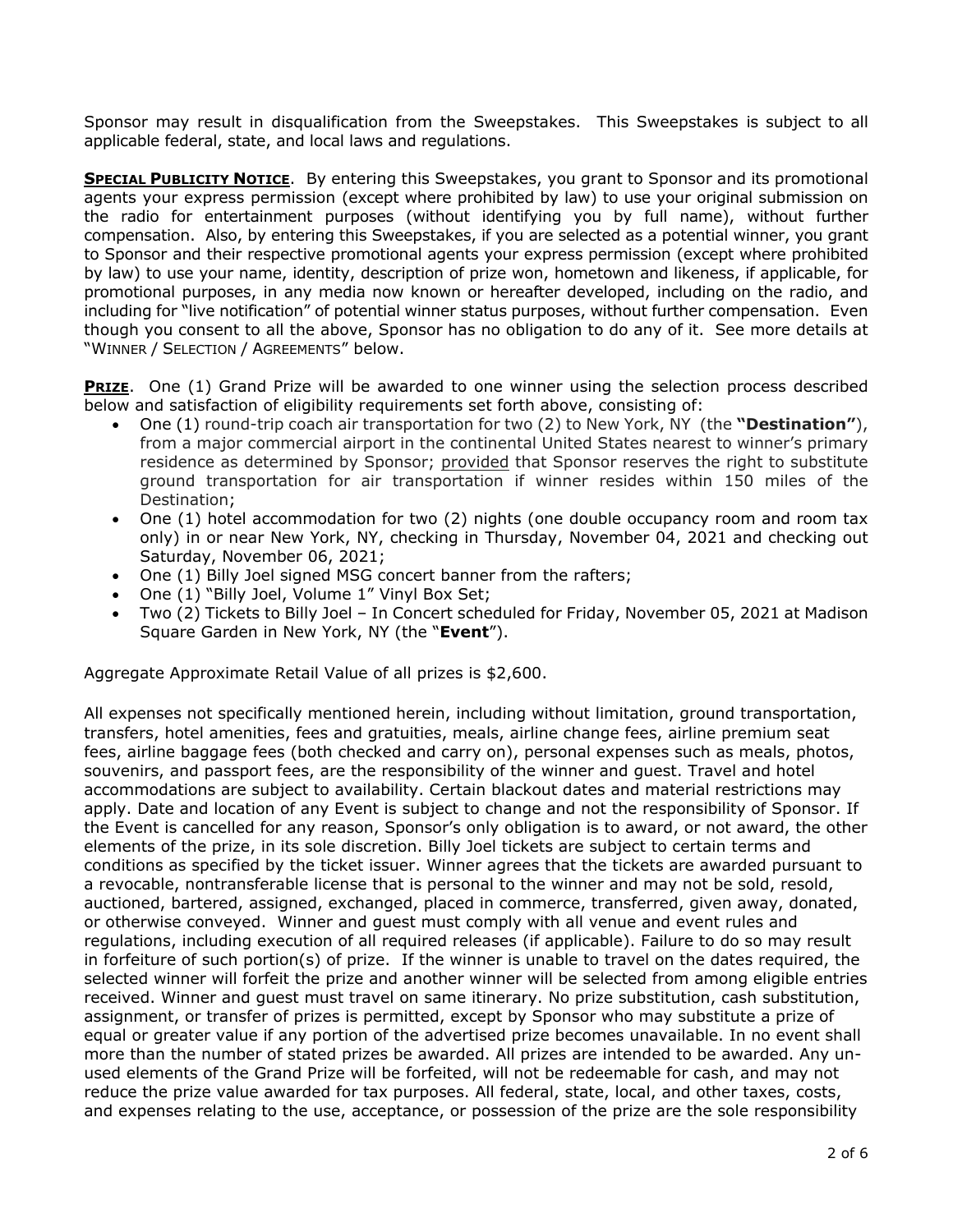of the winner. Winner will receive an IRS Form 1099 for the actual value of prize awarded. Actual retail value of prize depends upon location of winner and fares at time of departure.

**ODDS.** Odds of winning depend upon the number of eligible entries received during the Entry Period. This Sweepstakes may be advertised as follows: (1) on the radio on various music, talk, entertainment and sports channels on both Sirius and XM Radio, (2) on the internet on various music, talk, entertainment and sports websites and SiriusXM channel pages at [www.siriusxm.com,](http://www.siriusxm.com/) (3) on Facebook, Twitter and other social media sites, (4) by unsponsored and sponsored members of the public in social media and online communities, and possibly (5) via selected versions of the SiriusXM weekly e-newsletter "The Hear & Now" which versions contain banner advertisements for our Sweepstakes that are delivered to a minimum of approximately 15,000,000 email addresses.

**WINNER / SELECTION / AGREEMENTS.** The winner will be determined in a random drawing to be held on or about **October 25, 2021,** following the close of the Entry Period from among all eligible entries received under the supervision of Sponsor whose decisions are final and binding in all respects. Selected winner will be notified by telephone using information provided at time of entry and must respond within one (1) business day to give a valid email address where notification of potential winner status and required documents as described below can be sent. Except where prohibited, acceptance of prize constitutes winner's consent, and winner and guest will be required to sign a release, to allow Sponsor and its promotional agents to use winner's and winner's guest's name, likeness, photo, video footage, and/or biographical data for advertising and promotional purposes, without additional compensation, in perpetuity, in all media, now known or hereafter developed, in connection with Sponsor, this sweepstakes, the Sponsor's web sites, and the Events. Winner will be required to sign and return to Sponsor a Declaration of Eligibility, Publicity & Liability Release ("**Declaration**") (where permitted by law) and/or IRS Form W-9 (if required by IRS regulations), prior to and as a condition of acceptance of prize, WITHIN ONE (1) BUSINESS DAY OF THE DATE OF THE NOTIFICATION or prize will be forfeited and an alternate winner selected. Winner's quest must also sign and return a liability and publicity release (where permitted by law) prior to travel. Prize will be awarded within 45 days after receipt and verification of completed prize notification. If prize notification is undeliverable, or if a potential winner does not respond to the prize notification telephone call within the time specified or if the potential winner cannot be contacted for any reason, including an invalid telephone number, if the Declaration is not complete and received by Sponsor within the time required, or in the event of non-compliance with these Official Rules, the prize will be forfeited, and an alternate winner will be selected at random from the remaining eligible entries. All guests must be at least 18 years old at time of travel except as follows. In the event guest is under the age of majority ("Minor") as determined by the laws of the state in which the Minor resides, the Declaration must be signed by a parent or legal guardian on the Minor's behalf.

**SPECIAL COVID-19 NOTICE**: Entrants fully understand that (a) the novel coronavirus SARS-CoV-2 and any resulting disease (together with any mutation, adaptation, or variation thereof, "**COVID-19**") is extremely contagious and there is an inherent risk of exposure to COVID-19 in any place where people are or have been present; (b) no precautions, including protocols that will be implemented from time to time by Event venue can eliminate the risk of exposure to COVID-19; (c) while people of all ages and health conditions have been adversely affected by COVID-19, certain people have been identified by public health authorities as having greater risk based on age and/or underlying medical conditions; (d) other persons travelling to and/or from the Event and attending the Event may not be fully vaccinated against the Covid-19 virus; and (e) exposure to COVID-19 can result in being subject to quarantine requirements, illness, disability, other short-term and long-term health effects, and/or death, regardless of age or health condition.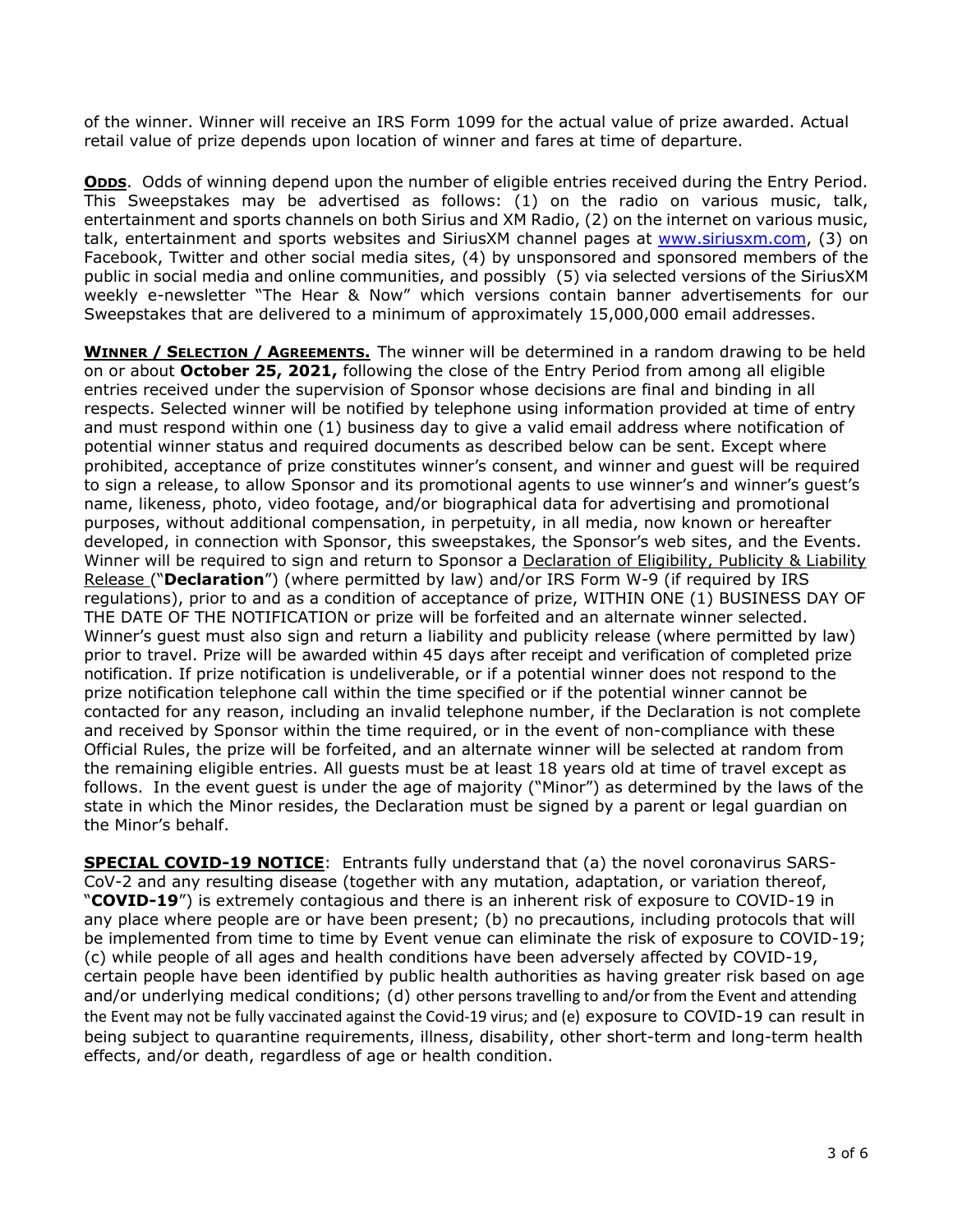**SPECIAL NOTICE REGARDING TRAVEL AND EVENT ATTENDANCE**: WINNER AND GUEST ARE RESPONSIBLE FOR STAYING INFORMED OF AND COMPLYING WITH ALL LOCAL LAWS AND TRAVEL AND EVENT VENUE RULES AND POLICIES, WHICH MAY INCLUDE, BUT ARE NOT BE LIMITED TO A TEMPERATURE CHECK, SOCIAL DISTANCING, MASKING, PROOF OF VACCINATION, AND/OR PROOF OF NEGATIVE VIRUS TESTING. SPONSOR, ARTIST GROUP INTERNATIONAL, SONY LEGACY, THE APPLICABLE TRAVEL AIRLINE, EVENT PERSONNEL AND STAFF AND THEIR RESPECTIVE AGENTS, EACH RESERVE THE RIGHT, IN THEIR SOLE DISCRETION, TO REMOVE OR TO DENY TRAVEL, OR REVOKE FULL OR PARTIAL ACCESS TO THE EVENT, TO WINNER AND/OR GUEST WHO DOES NOT COMPLY WITH ANY OF THE AFOREMENTIONED RULES, IS INTOXICATED, PRESENTS A SAFETY RISK, ENGAGES IN DISRUPTIVE BEHAVIOR, OR ACTS WITH THE INTENT TO ANNOY, ABUSE, THREATEN, OR HARASS ANY OTHER PERSON. COVID-19 HEALTH PROTOCOLS MAY CHANGE AT ANY TIME AND SPONSOR, ARTIST GROUP INTERNATIONAL, SONY LEGACY, EVENT VENUE, AND TALENT HAVE NO OBLIGATION OR RESPONSIBILITY TO ANY PERSON WHO IS UNABLE TO COMPLY WITH UPDATED REQUIREMENTS, IS DENIED ENTRY, OR WHO MAY BE REMOVED FROM THE EVENT.

**VACCINATION REQUIREMENT FOR EVENT ATTENDANCE**: All winners and guests of winners chosen or permitted by Sponsor to attend the Event must be fully vaccinated against COVID-19 at least fourteen (14) days prior to the Event.

**PRIVACY NOTICE / MARKETING**. By entering this Sweepstakes, any personal information Entrants submit will be disclosed to the Sponsor and will be used only by us consistent with our privacy policy. Sponsor may use entrants' personal information, including postal and e-mail addresses, to contact entrants regarding SiriusXM goods and services and any other offers and/or promotions that we believe might be of interest to entrants. (If you have previously asked us not to send you promotional emails, your Entry into this promotion will cause you to receive emails related only to this promotion.)

Special Note: We will make no use of your telephone number or date of birth as a result of your Entry except to contact potential winner and to verify your eligibility to enter. This promotion may be advertised on Facebook, but Entrants will be providing information to Sirius XM Radio Inc. and not to Facebook. Be sure to read the SiriusXM Radio Privacy Policy at [www.siriusxm.com/privacy.](http://www.siriusxm.com/privacy)

**GENERAL CAUTION / RELEASE.** Sponsor reserves the right to permanently disqualify any person it believes has violated these Official Rules. If, in Sponsor's opinion, there is any suspected or actual evidence of electronic or non-electronic tampering with any portion of this Sweepstakes, or if technical difficulties or technical corruption (including a computer virus or system malfunction) compromise the integrity of the Sweepstakes, Sponsor reserves the right to terminate the Sweepstakes and select winner from among all eligible entries received prior to termination. Should the Sweepstakes be terminated prior to the stated expiration date, notice will be posted at [www.siriusxm.com.](http://www.siriusxm.com/) Any attempt to deliberately damage the content or operation of this drawing is unlawful and subject to legal action by the Sponsor and its agents. You agree, on your own behalf, and on behalf of your heirs, executors, administrators, legal representatives, successors and assigns (collectively the "**Releasing Parties**") to hereby release, defend, indemnify, and hold harmless the Sponsor, Artist Group International, Sony Legacy, and those working on their respective behalf, and all other businesses involved in this Sweepstakes (including prize vendor or provider, talent, or Event Venue), as well as each of their respective employees, officers, directors, agents and representatives, successors and assigns (collectively the "**Released Parties**"), from any and all actions, causes of action, suits, debts, dues, sums of money, accounts, reckonings, covenants, contracts, controversies, agreements, promises, trespasses, lost profits, indirect or direct damages, consequential damages, incidental damages, punitive or exemplary damages, including for injury and death, judgments, extent, executions, claims and demands whatsoever, in law, admiralty or equity, whether known or unknown, foreseen or unforeseen, against Released Parties which any one or more of the Releasing Parties ever had, now have or hereafter can, shall or may have, whether known or unknown, asserted or non-asserted, which may in any way arise out of or relate to your participation in this Sweepstakes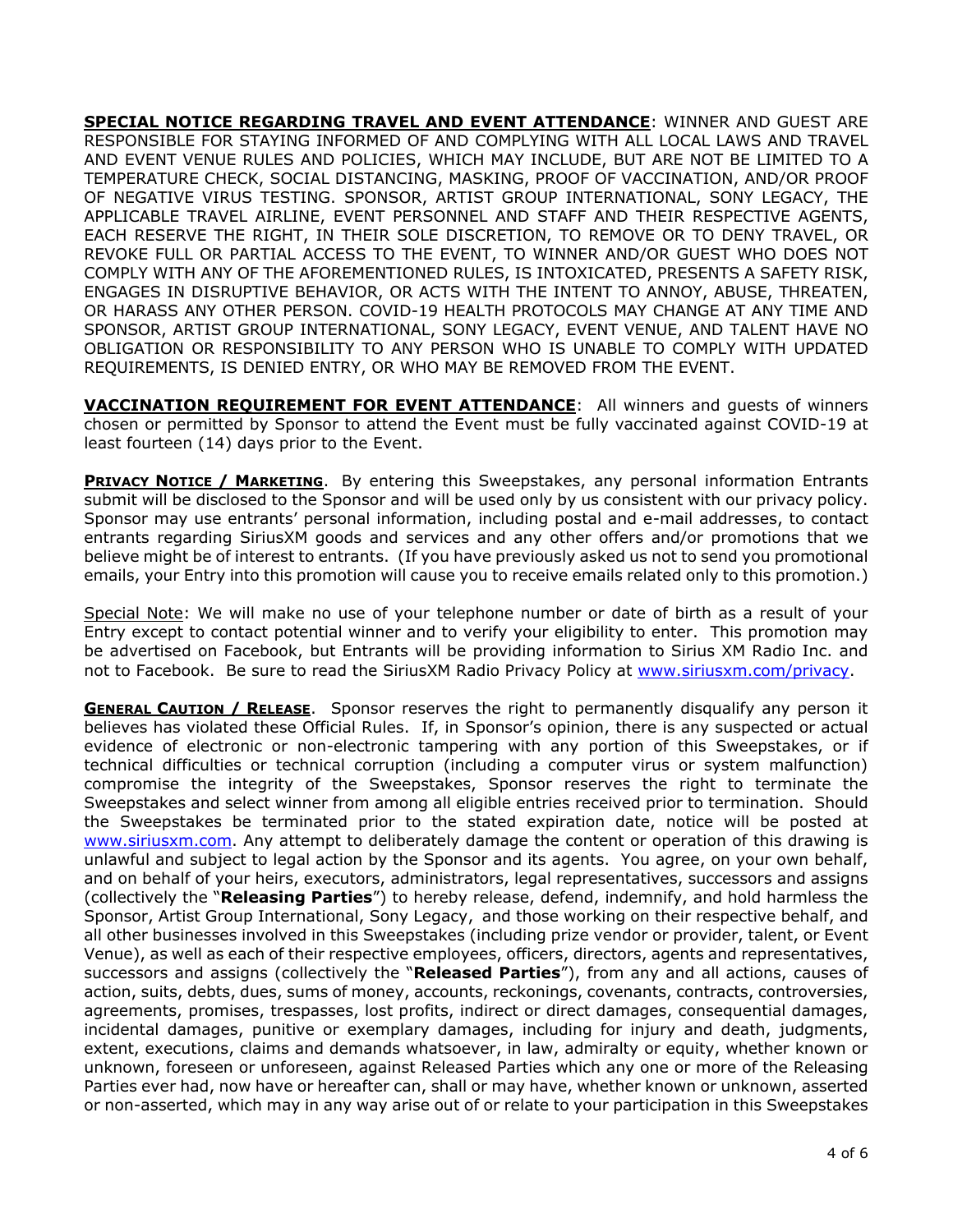or the awarding, acceptance, use, or misuse of a prize, including travelling to and attendance at the Event.

**DISCLAIMER OF LIABILITY.** The Released Parties shall not be responsible for (i) any typographical or other error in the publishing or printing of the offer, administration of the Sweepstakes or in the announcement of any prize; (ii) lost, late, misdirected, damaged, illegible or incomplete entries, or postage due mail; (iii) error, omission, interruption, deletion, defect, delay in operations or transmission, theft or destruction or unauthorized access to or alterations of entry materials, or for technical, network, telephone equipment, electronic, computer, mobile device, hardware or software malfunctions of any kind, or inaccurate transmission of or failure to receive entry information by Sponsor on account of technical problems or traffic congestion on the Internet or at any web site or any combination thereof; (iv) any injury or damage to entrant's or any other person's computer or mobile device related to or resulting from participating in the Sweepstakes; or (v) the failure of any third party to comply with the instructions and proper administration of this Sweepstakes.

You agree that the Released Parties shall not be liable for any injury, including illness, death, loss, or damage of any kind caused or claimed to be caused, by participation in this Sweepstakes, or from the acceptance, use, or redemption of any prize, including travelling to and attendance at the Event.

**FORCE MAJEURE**. In the event Sponsor and its agents are prevented from continuing with this Sweepstakes as contemplated herein by any event beyond its control, including but not limited to fire, flood, earthquake, explosion, pandemic, virus, quarantine, labor dispute or strike, act of God or public enemy, satellite or equipment failure, riot or civil disturbance, terrorist threat or activity, war (declared or undeclared) or any federal, state, or local government law, order, or regulation, or order of any court or other cause not within their control, Sponsor and its agents shall have the right to modify, suspend, extend or terminate the sweepstakes, and award the prize in its sole discretion. IF THE EVENT IS CANCELLED OR TRAVEL TO THE DESTINATION IS IN ANY WAY DELAYED OR CANCELLED, SPONSOR'S ONLY OBLIGATION IS TO AWARD, OR NOT AWARD, THE REMAINING ELEMENTS OF THE PRIZES DESCRIBED ABOVE.

**LAW / DISPUTE RESOLUTION.** This Sweepstakes shall be governed by and interpreted under the laws of the State of New York, U.S.A., without regard to its conflicts of laws provisions that may require the application of the laws of another jurisdiction. All disputes, claims, and causes of action arising out of or in connection with this Sweepstakes shall be resolved individually, without resort to any form of class action. Any action or litigation concerning this Sweepstakes shall take place exclusively in the federal or state courts sitting in New York, New York, and you expressly consent to the jurisdiction of and venue in such courts and you waive all defenses of lack of jurisdiction and inconvenient forum with respect to such courts. You agree to service of process by mail or other method acceptable under the laws of the State of New York. ANY CLAIMS, JUDGMENTS AND/OR AWARDS SHALL BE LIMITED TO ACTUAL OUT-OF-POCKET COSTS ASSOCIATED WITH ENTERING THIS SWEEPSTAKES. YOU HEREBY WAIVE ANY RIGHTS OR CLAIMS TO ATTORNEY'S FEES, INDIRECT, SPECIAL, PUNITIVE, INCIDENTAL OR CONSEQUENTIAL DAMAGES, WHETHER FORESEEABLE OR NOT AND WHETHER BASED ON NEGLIGENCE OR OTHERWISE.

**WINNERS LIST.** For the name of the winner, available after **November 01, 2021** ("**Winners List Date**"), send a stamped, self-addressed envelope (except where prohibited) and a note identifying the name of this Sweepstakes within 45 days after the Winners List Date to the Sponsor at the address set forth below, Attention: Promotions Department/Billy Joel MSG

**SPONSOR.** The Sponsor of this promotion is Sirius XM Radio Inc., 1221 Avenue of the Americas, 36<sup>th</sup> Floor, New York, New York 10020. Sponsor's Sweepstakes and other promotions may be advertised through its subsidiaries and affiliates, including Pandora®. This promotion may be advertised on